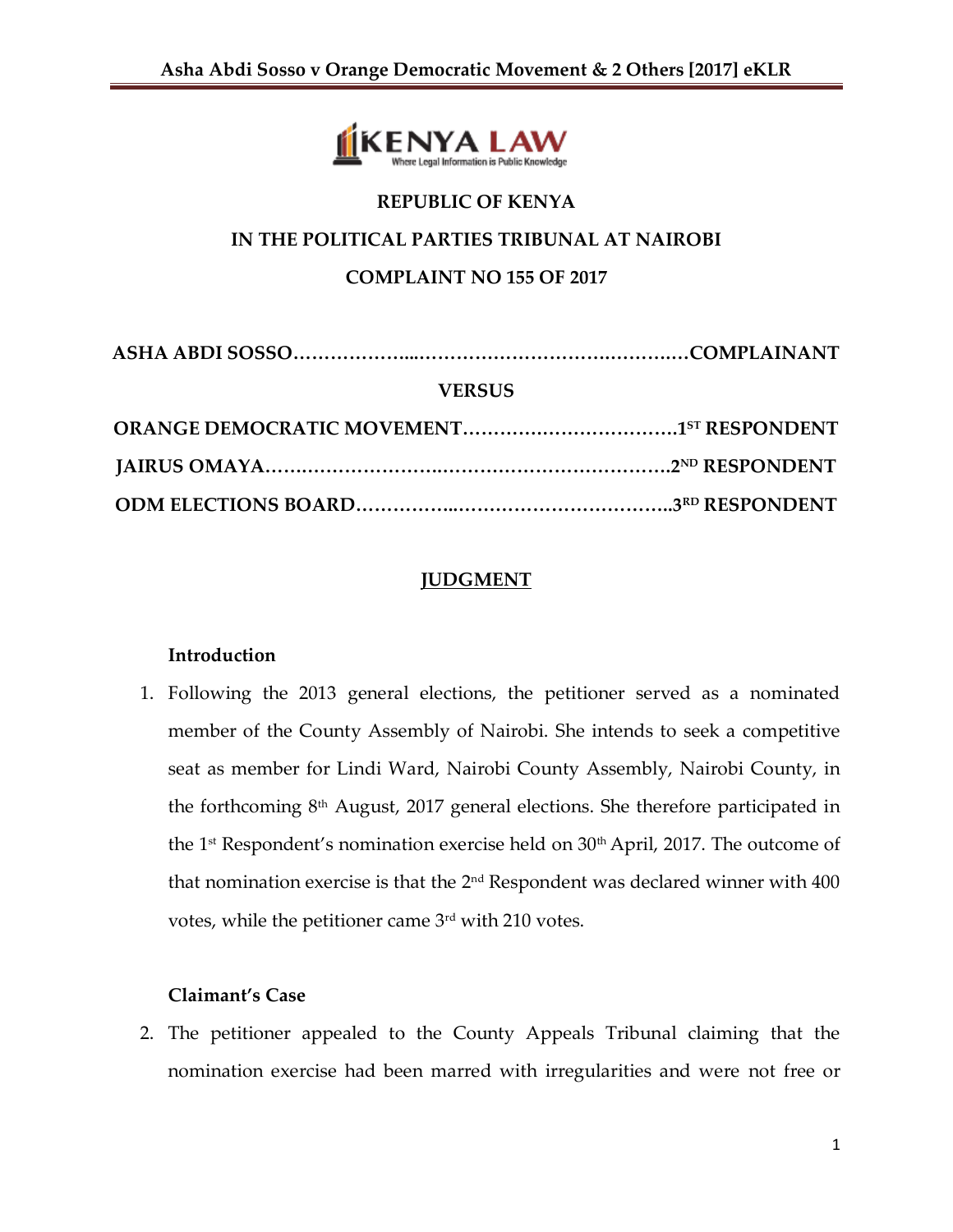fair. The County Appeals Tribunal confirmed that there were election malpractices, voting process was not free or fair and the declared results were not credible. The tribunal also revoked the 2<sup>nd</sup> Respondent's nomination and withdrew his provisional nomination certificate.

- 3. She therefore moves this Tribunal seeking to enforce the decision of the County Appeal's Tribunal.
- 4. A supplementary issue the petitioner raises is that the  $1<sup>st</sup>$  Respondent did not cater for special groups of people such as expectant mothers, breast feeding mother, persons with disabilities, the illiterate and semi-illiterate, as well as the elderly. She avers that voters with special needs were all clamped together with the rest and agents were prohibited from assisting them.

### **1 st Respondent's Case**

5. The 1st Respondent did not file any papers in this complaint. There is, however, a return of service sworn on  $10<sup>th</sup>$  May, 2017, by Peter Sena Mutunga detailing service of process on the 1st Respondent. We are therefore satisfied that the 1st  $\mathbf{I}$ Respondent was aware of these proceedings, but inadvertently or deliberately opted not to participate in the matter. We will proceed to determine the matter without the 1<sup>st</sup> Respondent's input.

#### **2 nd Respondent's Case**

6. The 2 $^{\rm nd}$  Respondent confirms that he participated in the nominations held on 30 $^{\rm th}$ April, 2017. He avers in his affidavit sworn on  $10<sup>th</sup>$  May, 2017 that the nominations were peaceful and without any major mishap that affected the voting process.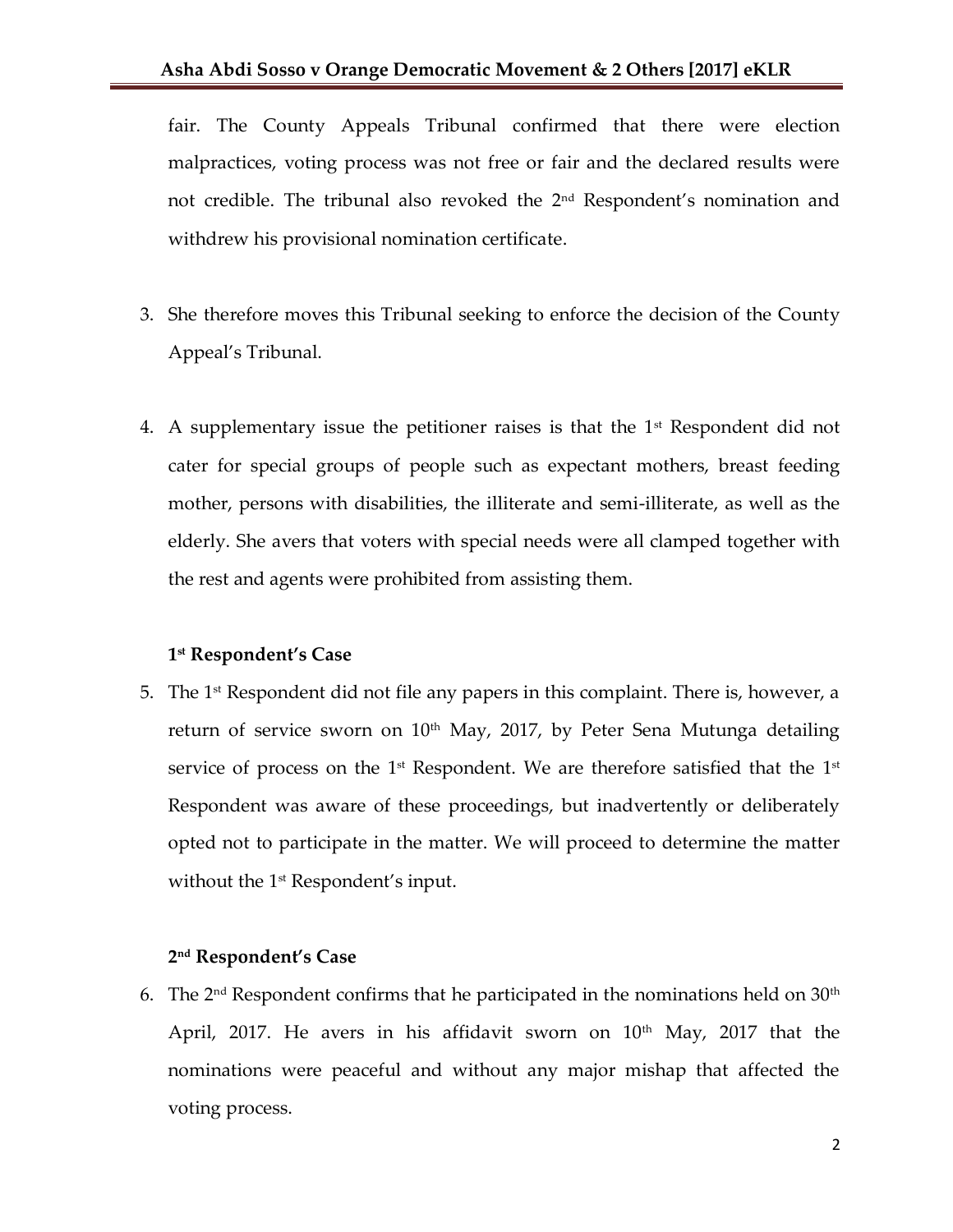- 7. He avers that the decision to award the petitioner herein the nomination certificate was taken without giving him a chance to be heard. He asserts that this application was also filed without his knowledge, though he was subsequently served with the proceedings herein.
- 8. Secondly, he contends that this Tribunal cannot convert a decision of the  $1<sup>st</sup>$ Respondent into a decree, since the Tribunal lacks appellate jurisdiction over the 1 st Respondent.

### **Analysis**

- 9. The 1st Respondent averred that this Tribunal cannot convert a decision of the 1st  $\,$ Respondent into a decree because it lacks appellate jurisdiction over the  $1<sup>st</sup>$ Respondent. To the contrary, in *Complaint No 48 of 2017 John Mruttu v Thomas Mwadeghu & 2 Others at para 16* we recently held as follows:
	- **15. Our determination is that we have both original and appellate jurisdiction over the decisions of the NAT and are not bound by any lack of jurisdiction on the part of the NAT due to non-compliance with Rule 19.2.5 of the party's Rules. In this regard, a finding that the NAT lacks jurisdiction may in fact mean that the party has no internal dispute resolution mechanism left for him to exhaust thus triggering the jurisdiction of this Tribunal.**
- 10. For emphasis, section 40(2) of the Political Parties Act, 2011 expressly forbids us from considering certain classes of political party disputes prior to attempts at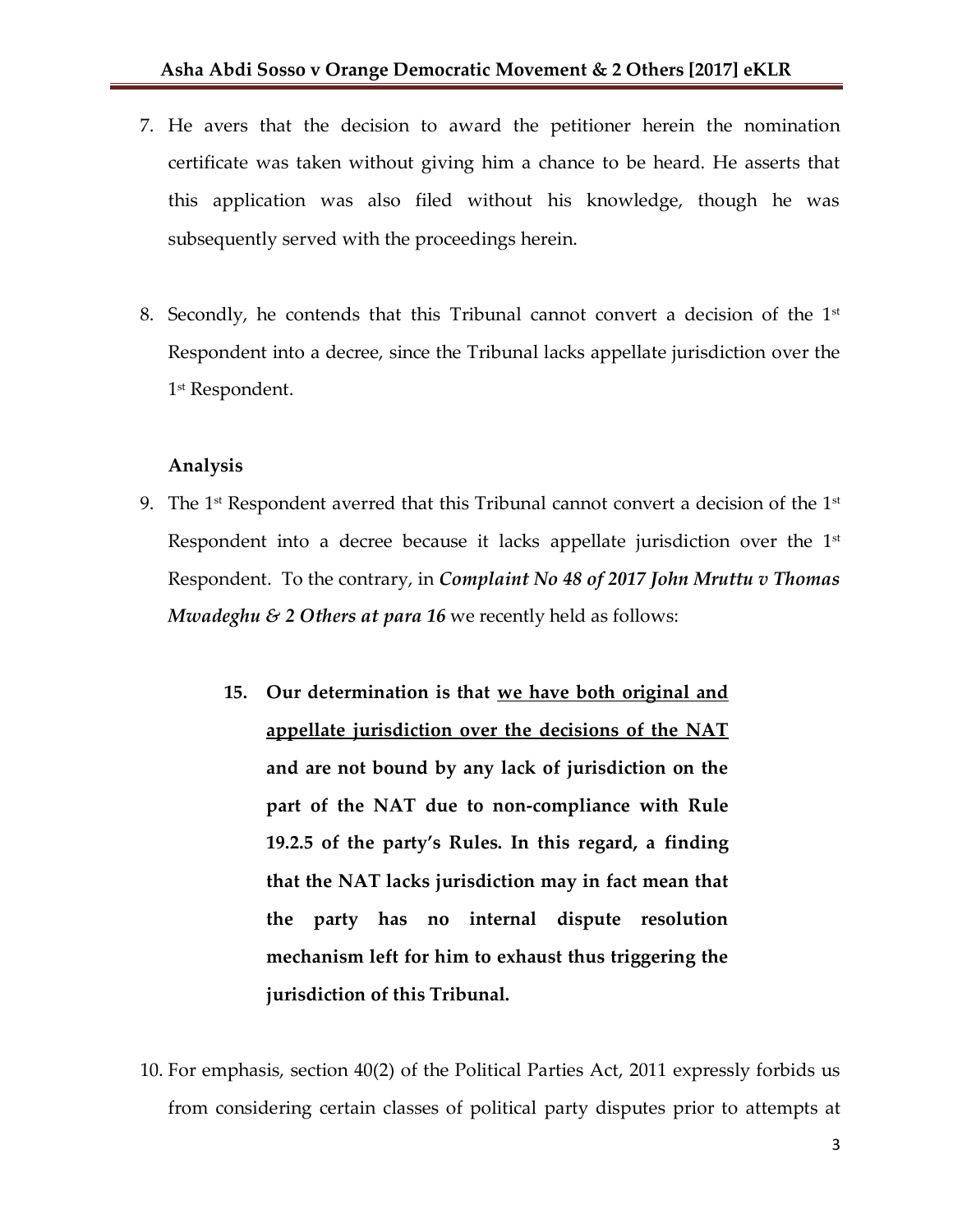internal dispute resolution mechanisms. Our understanding of that section, is that we only have second instance jurisdiction over the categories of political party disputes listed in section 40(a)(b)(c) and (e). Attempts must first be made at resolving a dispute within the party before it accrues into a justiciable cause before us. We therefore reject the submission by the 2<sup>nd</sup> Respondent that we lack appellate jurisdiction over the decisions of the  $1<sup>st</sup>$  Respondent. We hold that section 40 confers both original and appellate jurisdiction on the Tribunal in all matters relating to political party disputes, including party primaries.

- 11. The  $1<sup>st</sup>$  Respondent asserts that the decision to award the petitioner herein the nomination certificate was taken without giving him a chance to be heard. He asserts that as a result of that decision his right not to be condemned unheard was violated. We hold that in so far as the  $1<sup>st</sup>$  Respondent revoked the  $2<sup>nd</sup>$ Respondent's provisional nomination certificate without hearing him, the same was a violation of his right to be heard and we so declare.
- 12. We are also satisfied that having cancelled the provisional nomination certificate nominations dated 1<sup>st</sup> May, 2017 the nomination certificate dated  $7<sup>th</sup>$  May, 2017 stood cancelled too. We rely on the Court of Appeal decision in *Omega Enterprises (Kenya) Limited v Kenya Tourist Development Corporation Limited [1998] eKLR* for the proposition that nothing turns on a nullity.
- 13. Having cancelled the initial primaries, the  $1<sup>st</sup>$  Respondent took a fresh decision to award the nomination certificate to the petitioner herein. The 1<sup>st</sup> Respondent's failure to participate in these proceedings has deprived us of reasons for the decision to award the nomination certificate to the petitioner. In the foregoing circumstances, we are unable to interfere with the  $2<sup>nd</sup>$  Respondent's decision in this regard. We are not satisfied that the decision was unreasonable or unjustifiable in the circumstances of this case.